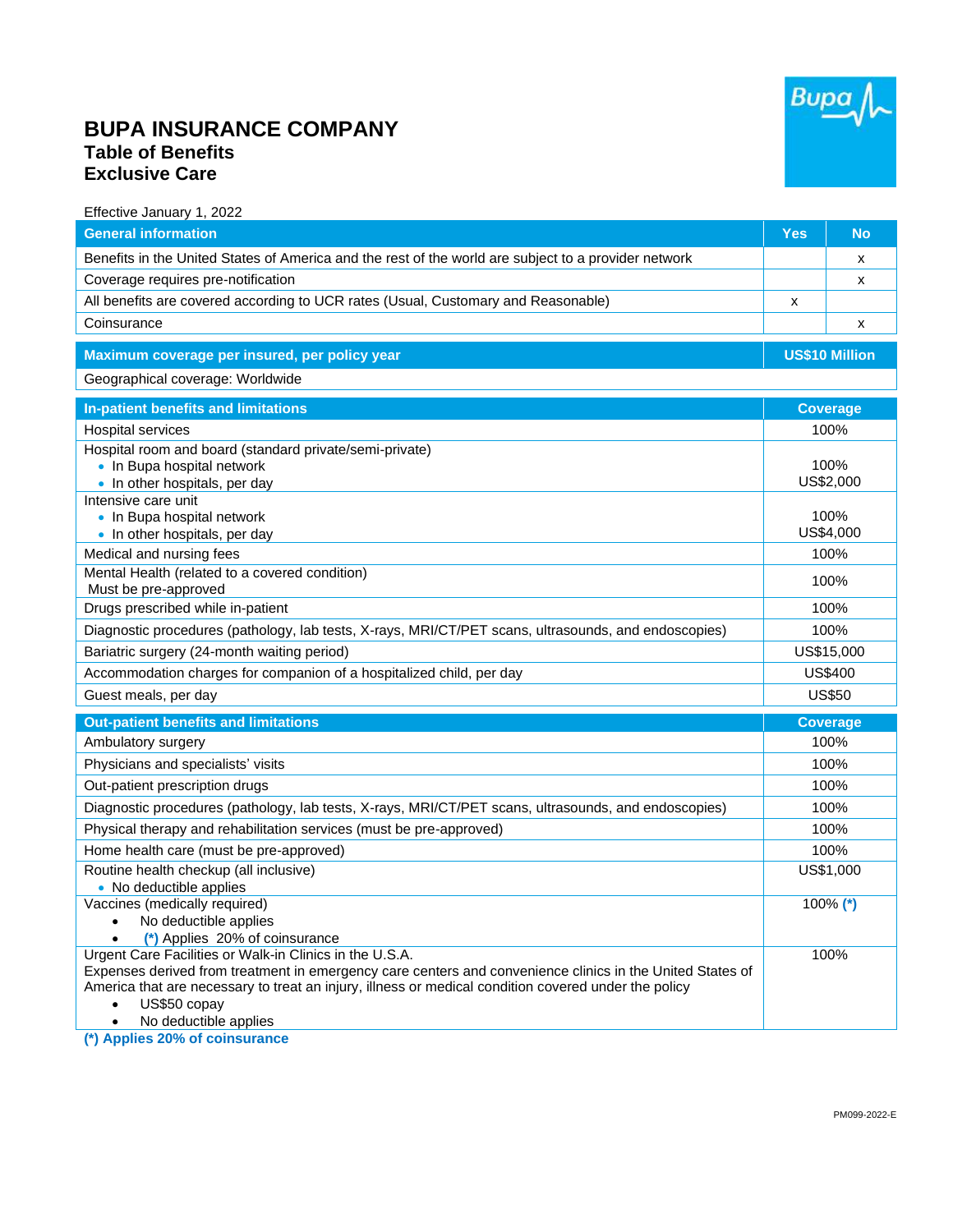| <b>Maternity benefits and limitations</b>                                                                                                                                                                                                                                                                                                                                         | <b>Coverage</b>       |
|-----------------------------------------------------------------------------------------------------------------------------------------------------------------------------------------------------------------------------------------------------------------------------------------------------------------------------------------------------------------------------------|-----------------------|
| Pregnancy, maternity, and birth, per pregnancy<br>• Includes normal delivery, cesarean delivery, and all pre- and post-natal treatment including required<br>vitamins during pregnancy)<br>• 10-month waiting period<br>• Plans 2 and 3 only<br>• No deductible applies                                                                                                           | US\$10,000            |
| Complications of pregnancy, maternity, and birth<br>• 10-month waiting period<br>• Plans 2 and 3 only<br>• No deductible applies                                                                                                                                                                                                                                                  | 100%                  |
| Provisional coverage for newborn children (for a maximum of 90 days after delivery)<br>• Covered pregnancies only<br>• No deductible applies                                                                                                                                                                                                                                      | US\$50,000            |
| Umbilical cord blood storage (lifetime maximum per covered pregnancy)<br>• Plans 2 and 3 only<br>• No deductible applies                                                                                                                                                                                                                                                          | US\$2,000             |
| Well baby care visits (5 visits within 6 months of delivery)                                                                                                                                                                                                                                                                                                                      | 100%                  |
| <b>Evacuation benefits and limitations</b>                                                                                                                                                                                                                                                                                                                                        | <b>Coverage</b>       |
| Medical emergency evacuation:<br>• Air ambulance<br>• Ground ambulance<br>• Return journey<br>• Repatriation of mortal remains<br>Must be pre-approved and coordinated by USA Medical Services.                                                                                                                                                                                   | 100%                  |
| <b>Other benefits and limitations</b>                                                                                                                                                                                                                                                                                                                                             | <b>Coverage</b>       |
| Cancer treatment (chemotherapy/radiation/bone marrow transplant/preventive surgery)                                                                                                                                                                                                                                                                                               | 100%                  |
| End-stage renal failure (dialysis)<br>Transplant procedures (lifetime maximum per diagnosis)<br>• Maximum coverage of costs of organ, cell, or tissue procurement, transportation, harvesting, and donor<br>workup (US\$60,000 included as part of the total)                                                                                                                     | 100%<br>US\$2,000,000 |
| Congenital and/or hereditary disorders                                                                                                                                                                                                                                                                                                                                            | 100%                  |
| Prosthetic limbs<br>• Lifetime maximum US\$120,000                                                                                                                                                                                                                                                                                                                                | US\$30,000            |
| Special treatments (prosthesis, implants, appliances and orthotic devices, durable medical equipment,<br>radiation therapy, chemotherapy, and highly specialized drugs)<br>Must be pre-approved                                                                                                                                                                                   | 100%                  |
| Emergency room (with or without hospital admission)                                                                                                                                                                                                                                                                                                                               | 100%                  |
| Emergency dental coverage                                                                                                                                                                                                                                                                                                                                                         | 100%                  |
| Hospice/terminal care                                                                                                                                                                                                                                                                                                                                                             | 100%                  |
| Complementary therapist<br>· Out-patient treatment received from an osteopathic doctor, a chiropractor, a podiatrist, and/or a<br>psychiatrist<br>• Acupuncture and homeopathic treatment<br>• Out-patient treatment for behavioral and developmental disorders, including medically-prescribed short-<br>term speech therapy and sleep disorders<br>• Maximum 80 visits/sessions | 100%                  |
| Prescribed dietician guidance<br>• Maximum 4 visits                                                                                                                                                                                                                                                                                                                               | 100%                  |
| Treatment of the jaw                                                                                                                                                                                                                                                                                                                                                              | 100%                  |
| Non-cosmetic podiatric care                                                                                                                                                                                                                                                                                                                                                       | 100%                  |
| Coverage of hazardous activities and sports (amateur, professional, or for compensation)                                                                                                                                                                                                                                                                                          | 100%                  |
| HIV/AIDS (only secondary to work-related accident or blood transfusion)                                                                                                                                                                                                                                                                                                           | 100%                  |
| Extended coverage to eligible dependents upon death of policyholder                                                                                                                                                                                                                                                                                                               | 2 years               |
| Required second surgical opinion                                                                                                                                                                                                                                                                                                                                                  | 100%                  |